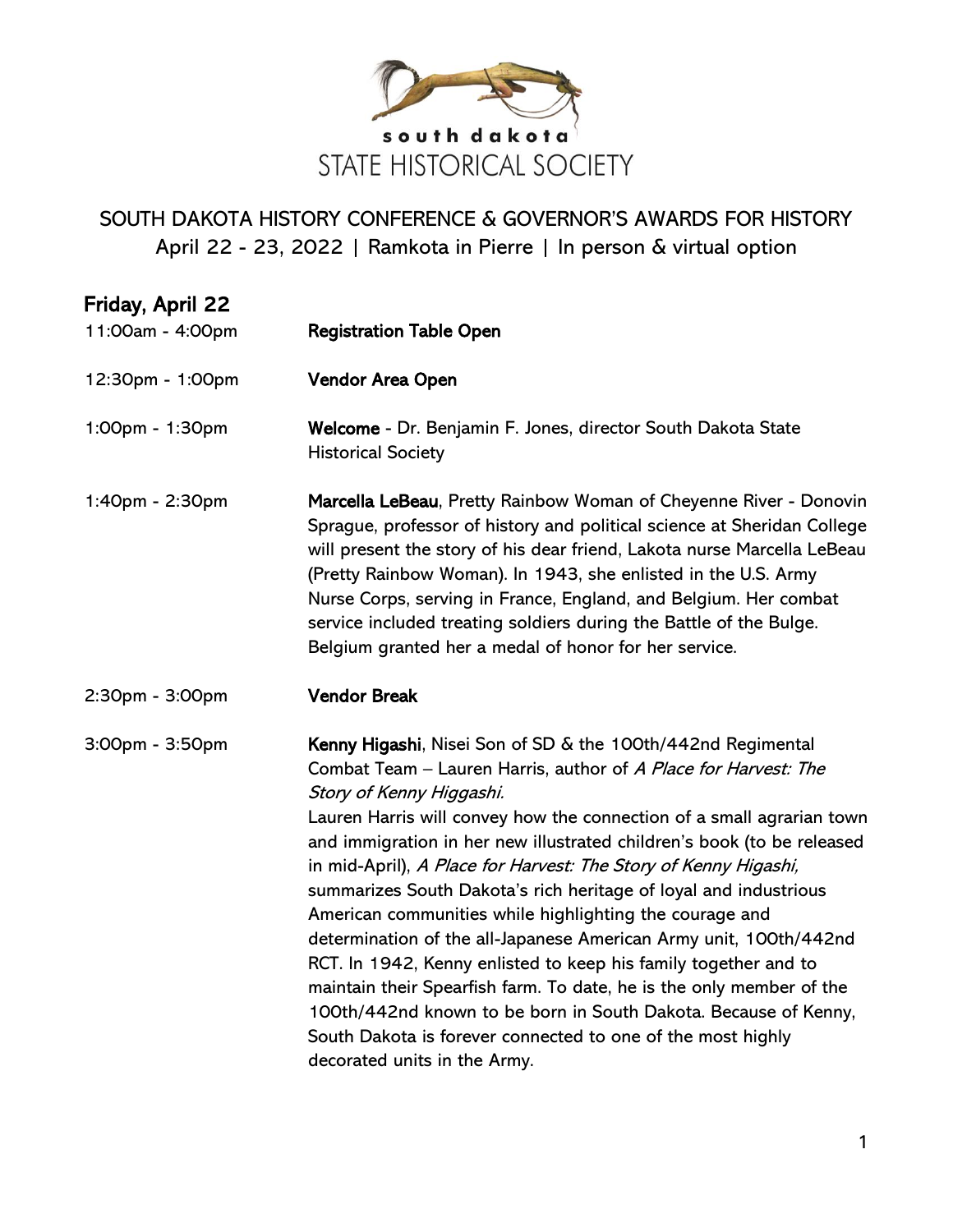# April 22, Friday continued

| 4:00pm - 5:00pm                       | A Historical Society's Perspective with Dedra Birzer - director and<br>editor-in-chief of South Dakota Historical Society Press, Renee Boen -<br>state archaeologist and director of Archaeological Research Center,<br>Catherine Forsch - CEO of South Dakota Historical Society Foundation,<br>Katy Schmidt - curator of collections for State Museum in Cultural<br>Heritage Center, Chelle Somsen state archivist for South Dakota State<br>Archives, and Ted Spencer - deputy and director of South Dakota State<br>Historic Preservation Office.                                                                                                                                                                                                                                       |
|---------------------------------------|----------------------------------------------------------------------------------------------------------------------------------------------------------------------------------------------------------------------------------------------------------------------------------------------------------------------------------------------------------------------------------------------------------------------------------------------------------------------------------------------------------------------------------------------------------------------------------------------------------------------------------------------------------------------------------------------------------------------------------------------------------------------------------------------|
| 5:30pm - 7:30pm                       | <b>Conference Reception</b><br>Location: Missouri Avenue Event Center, 217 W Missouri Ave, Pierre                                                                                                                                                                                                                                                                                                                                                                                                                                                                                                                                                                                                                                                                                            |
|                                       | Cartoon Propaganda and American Perceptions of World War II,<br>presented by Kurt Hackemer - provost and VP for Academic Affairs at<br>University of South Dakota. During the war, propaganda was a<br>constant presence on the America home front. This presentation will<br>explore how both traditional and animated cartoons defined "the<br>enemy" (and some Allies) for American civilians, including the racial<br>overtones that differentiated depictions of American adversaries in<br>the Pacific Theater from those in the European Theater.<br><b>Book Signings &amp; Art Display at the reception – author Lauren Harris</b><br>and illustrator Felicia Hoshino for A Place for Harvest and author and<br>illustrator Hector Curriel for Joe Foss Fighter Pilot, American Ace. |
| April 23, Saturday<br>7:45am - 3:00pm | Vendor Area and Registration Table Open                                                                                                                                                                                                                                                                                                                                                                                                                                                                                                                                                                                                                                                                                                                                                      |
| 8:15am - 8:30am                       | Welcome - Dr. Benjamin Jones                                                                                                                                                                                                                                                                                                                                                                                                                                                                                                                                                                                                                                                                                                                                                                 |
| 8:30am - 9:20am                       | Joe Foss: From Farm Boy to American Hero - Hector Curriel, author<br>and illustrator of Joe Foss Fighter Pilot, American Ace<br>Presentation will be a reflection regarding his experience writing and<br>illustrating a graphic novel about the American hero, Joe Foss. He will<br>also explain his fascination with Foss's life, and why his life story is<br>still relevant to the people of the present time.                                                                                                                                                                                                                                                                                                                                                                           |
|                                       | $\overline{2}$<br>south dakota<br>STATE HISTORICAL SOCIETY                                                                                                                                                                                                                                                                                                                                                                                                                                                                                                                                                                                                                                                                                                                                   |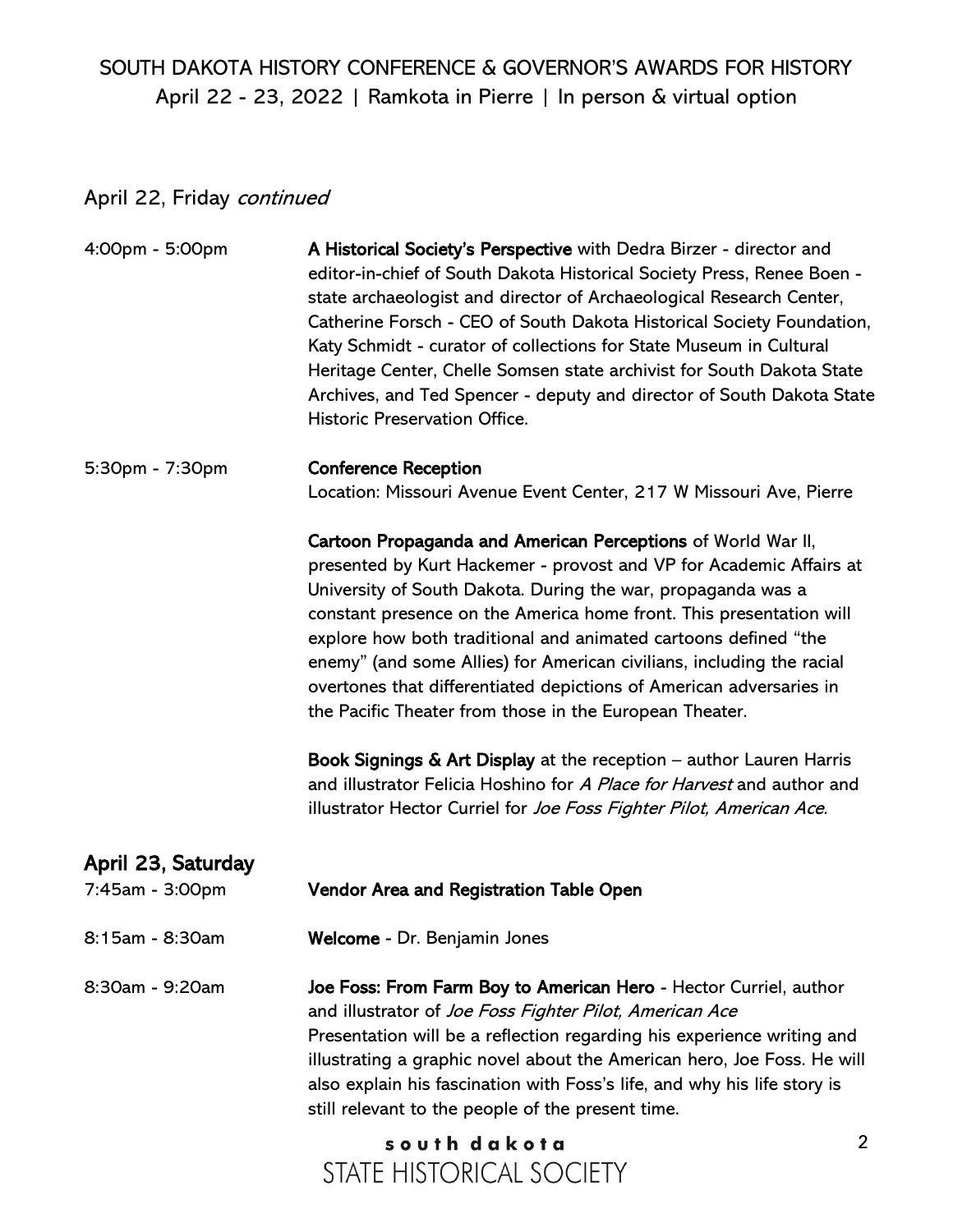## April 23, Saturday continued

| 9:30am - 10:20am  | <b>Exploring Our Artifacts - Archivists Sam Herley, Liz Cesar, and</b><br>Matthew Reitzel will present a panel on WWII archival collections at<br>their respective South Dakota institutions.<br>"The Glenn E. Soladay Collection (147th Field Artillery) 1940-<br>ш<br>1945" - Liz Cisar, collections assistant at the Center for<br><b>Western Studies</b><br>"Oral Histories of World War II Veterans from the 1960s, and<br>$\blacksquare$<br>1970s" Sam Herley, curator of South Dakota Oral History<br>Center at USD<br>"United We Stand Magazines and Elizabeth (Meadow)<br>п<br>Crissman Collection - Summer 1942" Matthew T. Reitzel,<br>manuscript/photo archivist for South Dakota State Archives<br>State Historical Society department directors will describe<br>п<br>WWII related aspects of their collections and offer brief<br>updates on the latest happenings at the South Dakota State<br>Historical Society. |   |
|-------------------|------------------------------------------------------------------------------------------------------------------------------------------------------------------------------------------------------------------------------------------------------------------------------------------------------------------------------------------------------------------------------------------------------------------------------------------------------------------------------------------------------------------------------------------------------------------------------------------------------------------------------------------------------------------------------------------------------------------------------------------------------------------------------------------------------------------------------------------------------------------------------------------------------------------------------------|---|
| 10:30am - 11:00am | <b>Vendor Break</b>                                                                                                                                                                                                                                                                                                                                                                                                                                                                                                                                                                                                                                                                                                                                                                                                                                                                                                                |   |
| 11:00am - 11:50am | "Call-Sign 'Chief': A Lakota Sioux Aviator at War in the Pacific" - Sean<br>Flynn, professor of history Dakota Wesleyan University examines Lt.<br>Col. John P. "Pat" Flynn's colorful career as a Marine Corps aviator,<br>which included combat missions in the Marshall Islands and during<br>the Battle of Okinawa in 1945. A member of the Rosebud Sioux tribe,<br>Flynn was one of the few aviators of Lakota descent who fought in<br>the Pacific Theater. His experiences, in addition to heightening our<br>appreciation for the military achievements of modern American<br>Indians, form a unique chapter in the history of South Dakota during<br>WWII.                                                                                                                                                                                                                                                                |   |
| 12:00pm -1:30pm   | Luncheon Keynote: "Hearing Their Stories: South Dakota's Native<br>Sons During War" - John Little, director of Native recruitment and<br>alumni engagement at USD will discuss the Lakota Veteran's Oral<br>History project.                                                                                                                                                                                                                                                                                                                                                                                                                                                                                                                                                                                                                                                                                                       |   |
|                   | Governor's Awards for History presented by Sean Flynn, president of                                                                                                                                                                                                                                                                                                                                                                                                                                                                                                                                                                                                                                                                                                                                                                                                                                                                |   |
|                   | south dakota<br>STATE HISTORICAL SOCIETY                                                                                                                                                                                                                                                                                                                                                                                                                                                                                                                                                                                                                                                                                                                                                                                                                                                                                           | 3 |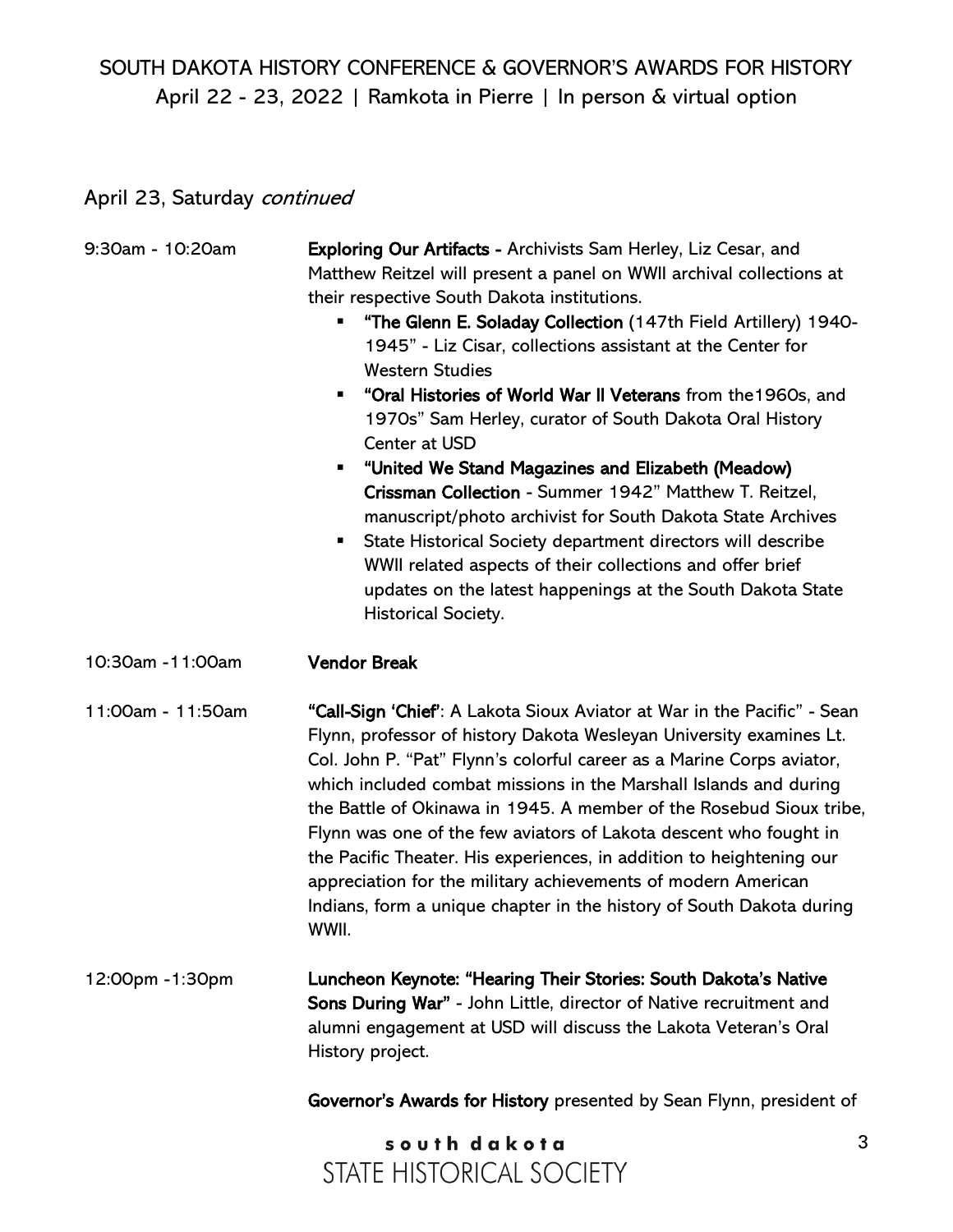# SOUTH DAKOTA HISTORY CONFERENCE & GOVERNOR'S AWARDS FOR HISTORY April 22 - 23, 2022 | Ramkota in Pierre | In person & virtual option trustees for the South Dakota State Historical Society and Dr. Ben Jones

### April 23, Saturday continued

1:45pm - 2:30pm **"Don Smith, Doolittle Raider"** – Paul Higbee, author of *The First* Strike: Doolittle Raider Don Smith offers a presentation about Don Smith, who grew up in Belle Fourche, SD, inspired by all manner of human flight, including the stratobowl balloon flight of 1935 and the rescue flights of aviation pioneer Clyde Ice. He hoped the United States would not enter WWII, but when it did in 1941, Smith was piloting the new B-25 as part of the U.S. Army Air Corps. He volunteered to be one of the sixteen B-25 pilots who launched their airplanes from a ship deck to bomb the Japanese mainland just four months after Japan struck Pearl Harbor. Pierre's Hank Potter also flew the Doolittle Raid as a navigator.

2:30pm - 3:00pm Vendor Break

3:00pm - 3:50pm "The Black Hills Veterans Oral History Project" - Kelly Kirk, director of Sanford Lab Homestake Visitor Center For the past five years, Black Hills State University has partnered with the National Cemetery Administration to develop public history and educational materials, telling the story of the veterans interred in the veterans' cemeteries in the Black Hills region. This presentation will review the Veterans Legacy Program, highlighting the work completed surrounding World War II and its veterans.

4:00pm - 4:45pm **Podcast** *History 605* **Live!** with host Dr. Benjamin Jones and guest, Francis Whitebird a Vietnam Purple Heart recipient and historian. Francis and Ben will speak about the Lakota Code Talkers of WWII, a group that included his father.

We are offering Continuing Education Units (CEUs) for educators.

For questions please call (605) 773-6000.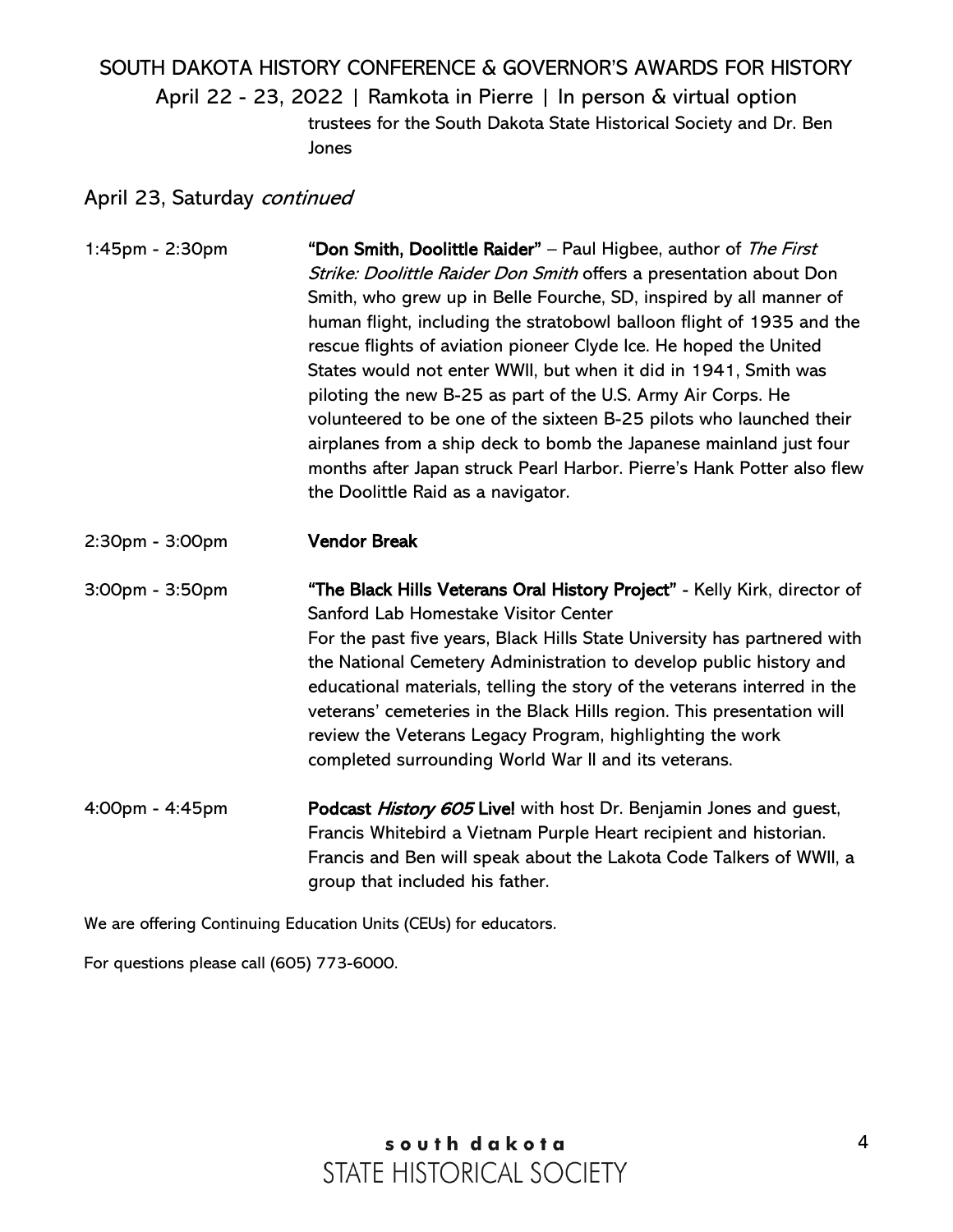### SPEAKER BIOS

Dedra McDonald Birzer is director and editor-in-chief of the South Dakota Historical Society Press. She holds a doctorate in the History of the American West from the University of New Mexico and is currently writing a biography of Rose Wilder Lane. She is married to Dr. Brad Birzer and has six children, five cats, and one dog.

Renee M. Boen is the State Archaeologist and Director of the

Archaeological Research Center. She has also served as the South Zone Archaeologist for Hell Canyon and Mystic Ranger Districts at the Black Hills National Forest, and as Area Archaeologist/Principal Investigator at the Bureau of Reclamation, Dakotas Area Office.

Liz Cisar is collections assistant at the Center for Western Studies of Augustana University in Sioux Falls. A Minnesota native, she received her B.A. in history from Augustana in 2006. Most of her archival training has been on the job, but she completed the Western Archives Institute in 2021.

Hector Curriel is a visual artist from Sioux Falls, South Dakota. A native of Lima, Peru, his variety of art production include fine art, book illustration, and cartooning. His distinctive personal style emanates in his composition's different stages of the human spirit. As an artist, he defines himself as a storyteller.

Sean Flynn is professor of history at Dakota Wesleyan University, Mitchell, South Dakota. He is the author of Without Reservation: Benjamin Reifel and American Indian Acculturation (South Dakota Historical Society Press, 2018), and Chief, Marine Corps Warrior (2003), which chronicles his father's exploits as a combat aviator and prisoner of war.

Catherine K. Forsch is the CEO of the South Dakota Historical Society Foundation. She previously worked in donor relations at Sanford Health Foundation and has over twenty years in executive planning, administration communications, and marketing.

Kurt Hackemer is professor of history, provost, and vice president of Academic Affairs at the University of South Dakota. He teaches a wide range of military history courses at USD, including HIST 470: History of World War II, and he has published extensively on a variety of American naval and military history topics.

Lauren R. Harris is an author and writer focused on illuminating the experiences of men who fought in the 100th/442nd battalion. Her book A Place for Harvest: The Story of Kenny Higashi was published by South Dakota Historical Society Press.

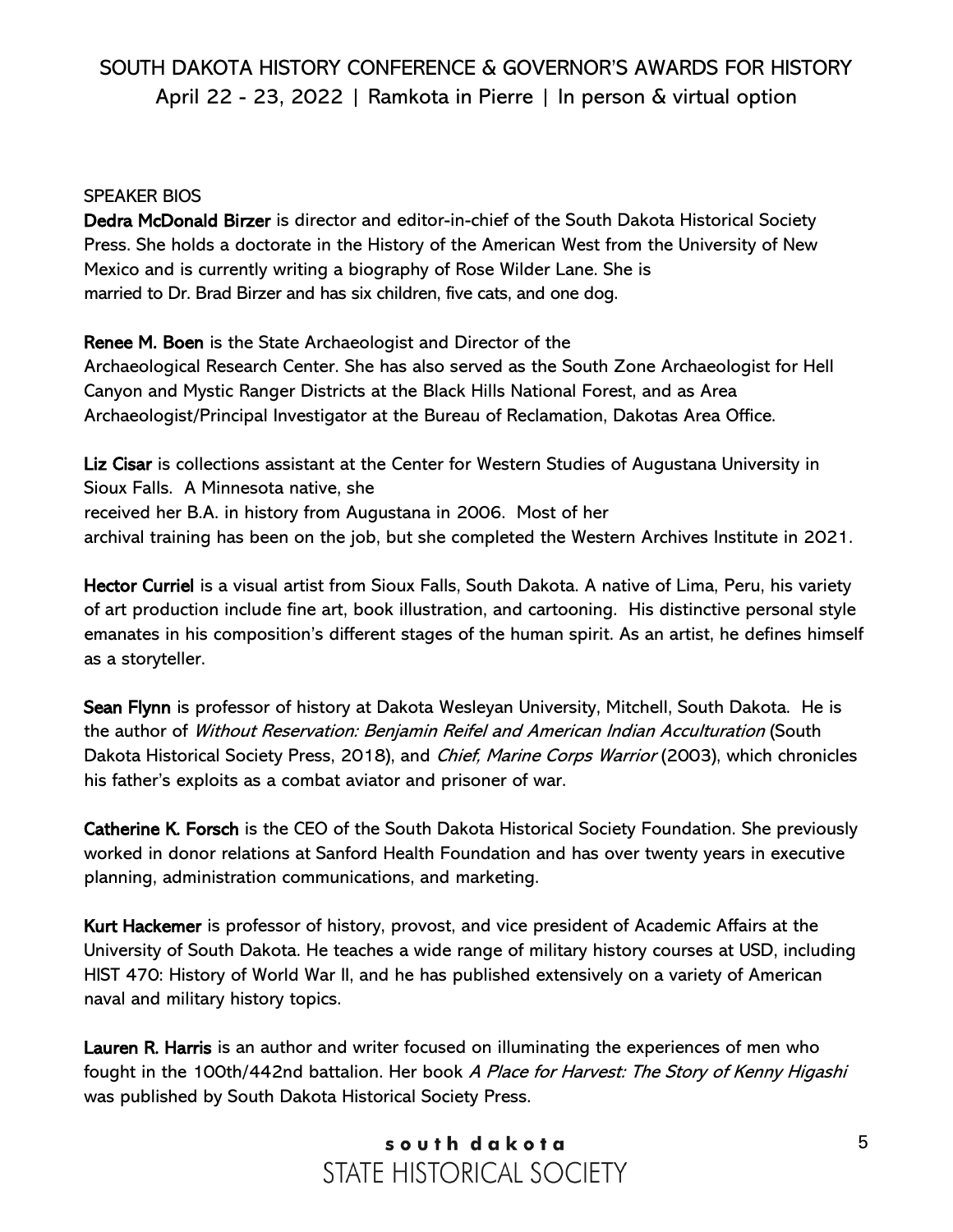### SPEAKER BIOS continued

Sam Herley, Ph.D., has been the curator of the South Dakota Oral History Center at the University of South Dakota since 2015. He has served as an instructor at USD for the Department of History, Native American Studies Program, and Honors Program since 2011.

Paul Higbee is the author of *The First Strike: Doolittle Raider Don Smith*, published by the South Dakota Historical Society Press. He is a contributing writer for the next volume of The Plains Political Tradition series, set for publication later this year. Since 1992, Paul has been the Black Hills writer and columnist for South Dakota Magazine

When Felicia Hoshino decided to make art her career, she attended California College of the Arts, where she earned a Bachelor of Fine Arts in illustration. Felicia is the illustrator for the new South Dakota Historical Society Press book, A Place for Harvest: The Story of Kenny Higashi. Felicia's prize-winning illustrations can be seen in children's magazines Cricket, Spider, and Ladybug and in children's books such as Little Sap and Monsieur Rodin, A Place Where Sunflowers Grow - the Jane Addams Children's Book Award winner and My Dog Teny, all accepted into the Society of Illustrator's The Original Art exhibitions. Like Kenny Higashi, two of Hoshino's great uncles served in the  $442<sup>nd</sup>$  combat team.

Ben Jones grew up in South Dakota and served 23 years in the Air Force and was twice assigned to the History Department at the Air Force Academy. He has served as Dean of Arts and Sciences at Dakota State and as South Dakota's Secretary of Education. He's been State Historian and Director of the Historical Society since December 2020.

Kelly Kirk is the Director of the Sanford Lab Homestake Visitor Center, history instructor, and the Director of the Veterans' Legacy Program at Black Hills State University. Inspired by her surroundings, Kelly's research focuses on local history, contributing an essay to *Equality at the* Ballot Box: Votes for Women on the Northern Great Plains published by the South Dakota Historical Society Press in 2018. Ultimately, she enjoys finding new ways to share history with others.

John Little is the Director of Native Recruitment and Alumni Engagement at the University of South Dakota. He received his PhD in history from the University of Minnesota in 2020. John is an enrolled member of the Standing Rock Sioux Tribe and is passionate about changing the way the history is written about Native people. He is the co-director of the award-winning film More Than a Word. His research focuses on Native American Vietnam Veterans.